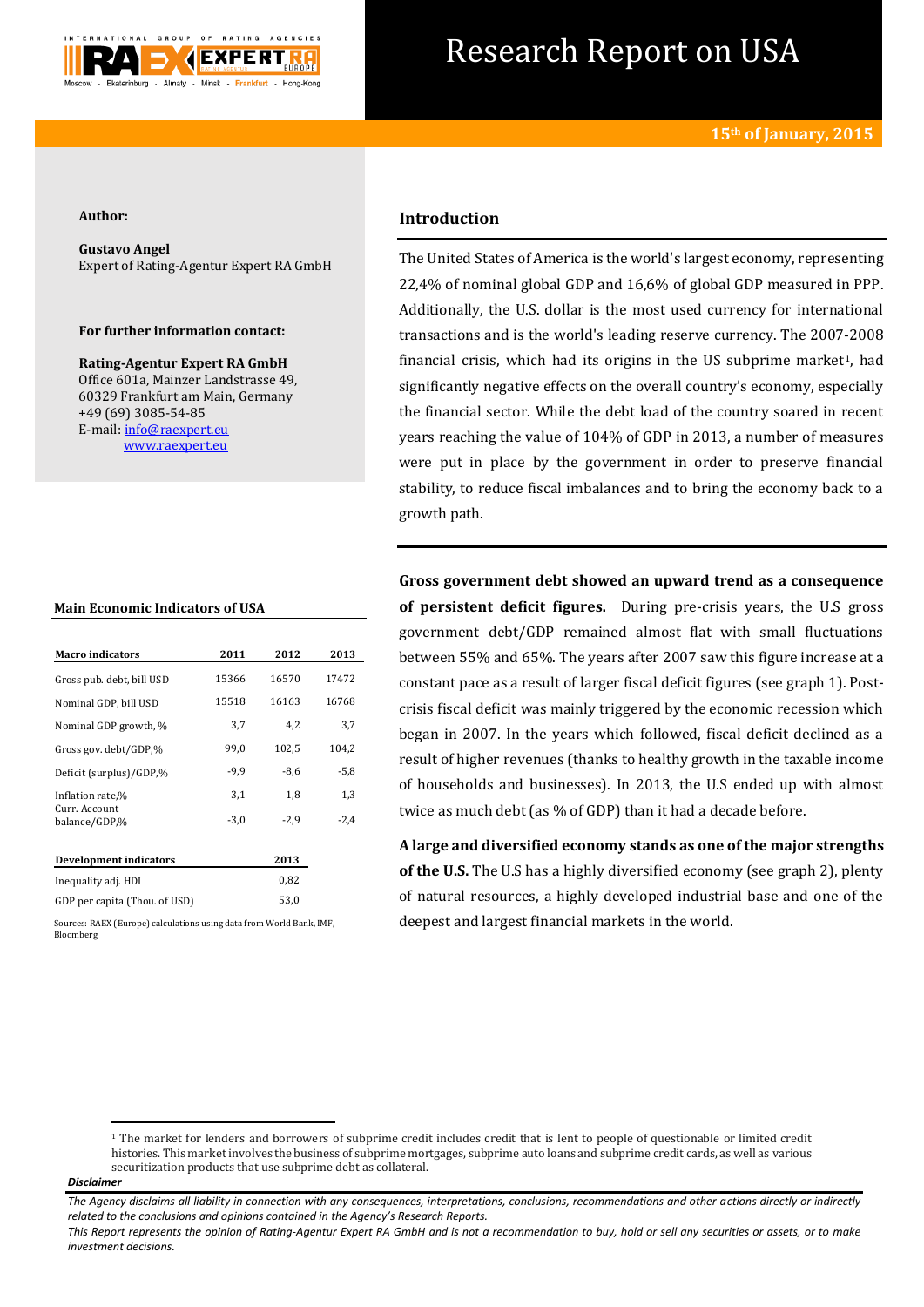

#### **Graph 1:** Government Debt/GDP vs. Fiscal Deficit/GDP



### **Graph 2:** U.S. GDP by industry in 2010



Source: RAEX (Europe) calculations based on data from U.S. Census Bureau and World Bank

**Temporary easing of the after-crisis monetary policy proved beneficial in boosting economic growth.** As the Federal Reserve's (Fed) most important monetary policy tools reached their limits after the Fed funds rate and the discount rate were cut to zero, quantitative easing (QE) became the central bank's primary mechanism to boost economic growth. During the whole QE program, the Fed purchased debt such as mortgagebacked securities (MBS), consumer loans and Treasury bills, bonds and notes for a total amount of 4,5 trillion of USD (see table 1). While its final outcome was highly questioned since the beginning, quantitative easing contributed significantly to the recovery of the U.S Economy (see graph 3).

| 4%<br>2% |         | 2,5% | 1,6% | 2,3% | 2,2% |
|----------|---------|------|------|------|------|
| 0%       |         | 2010 | 2011 | 2012 | 2013 |
| $-2\%$   |         |      |      |      |      |
| $-4%$    | $-2,8%$ |      |      |      |      |

**Graph 3:** U.S GDP growth rate (%)

#### **Table 1:** Quantitative Easing in the U.S.

**Stage Start Amount (trillions of USD) Types of bonds purchase** QE1 November 2008 1,5 Agency debt securities<sup>2</sup> and mortgage-backed securities QE2 November 2010 0,6 Treasury securities QE3 September 2012 2,4 Mortgage-backed securities

Source: RAEX (Europe) calculations based on data from IMF, Morgan Stanley and NASDAQ

**In recent years, the U.S. financial market showed a noticeable recovery from its post-crisis figures.** As a consequence of a number of financial reforms and a temporary relaxation of the U.S. monetary policy, the country's financial sector was able to recover substantially from the 2008 financial crisis. Apart from the real estate market, the banking industry was the sector which suffered the consequences of the crisis the

**.** 

<sup>2</sup> Agency debt also known as an Agency bond is a security, issued by a U.S. government-sponsored agency or federal budget agency. The offerings of these agencies are backed but not guaranteed by the US government.

*Disclaimer* 

*The Agency disclaims all liability in connection with any consequences, interpretations, conclusions, recommendations and other actions directly or indirectly related to the conclusions and opinions contained in the Agency's Research Reports.*

*This Report represents the opinion of Rating-Agentur Expert RA GmbH and is not a recommendation to buy, hold or sell any securities or assets, or to make investment decisions.*